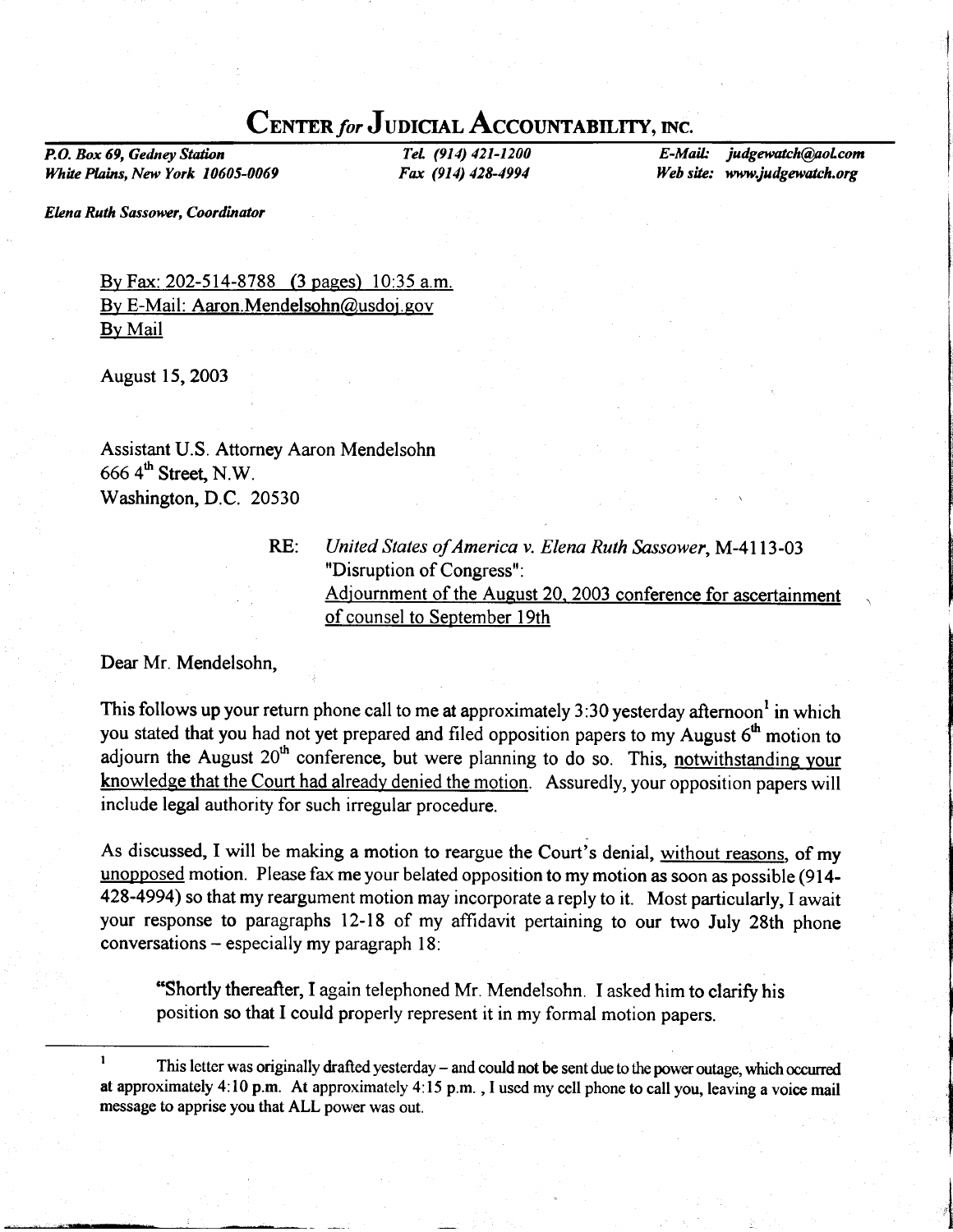Specifically, I asked him to identify what prejudice there would be to him by the Court's adjourning the August  $20<sup>th</sup>$  conference for ascertainment of counsel to September  $19<sup>th</sup>$ . He responded by stating that he did not need to identify any prejudice and would not do so until I had made my motion. I also asked Mr. Mendelsohn if he disputed that I would be prejudiced by the Court's denying the adjournment. However, he refused to respond and hung up the phone on me as I asked him to give me some reason that would justify his burdening me and the Court with a formal motion."

Finally, as you requested, enclosed is a copy of the May 23<sup>rd</sup> document referred to at paragraphs 7-8 of my affidavit as having been in the Court file and seen by me for the first time on June 20th. This, to facilitate your response to whether the Assistant U.S. Attorney who handled my May  $23^{\text{rd}}$ arraignment gave a copy to the court-assigned attorney assisting me on that date.

Thank you.

ECena en Stand

ELENA RUTH SASSOWER Defendant Pro Se 16 Lake Street, Apt.2C White Plains, New York 10603 (914) 949-2169

Enclosure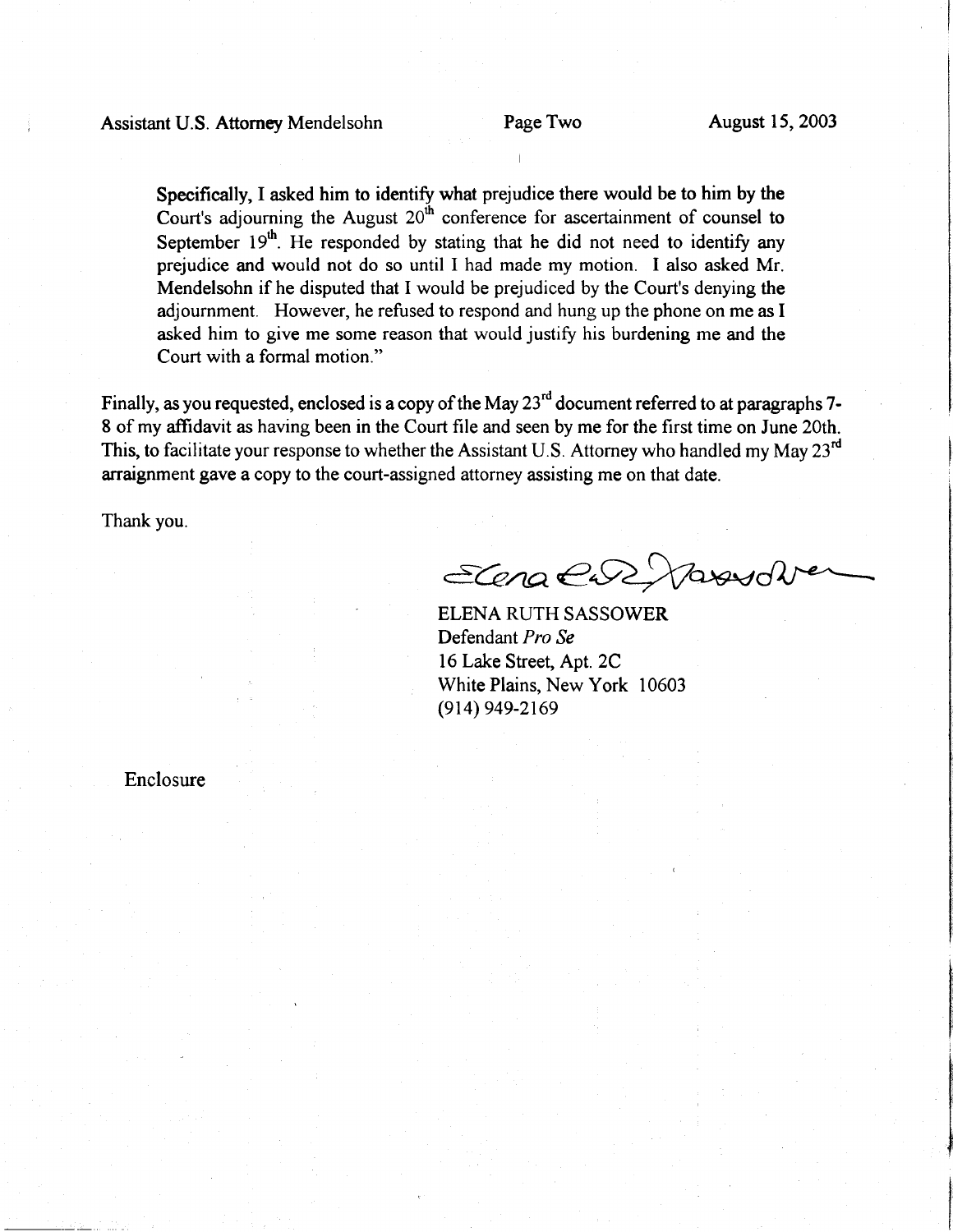### SUPERIOR COURT FOR THE DISTRICT OF COLUMBIA CRIMTNAL DIVISION

#### UNITED STATES

vs

#### ELENA SASSOWER

May. 23, 2003

On 5/22/2003 at approximately 1527 hrs at 100 Constitution Ave NE, Room 226, Officer Jennings observed the defendant, later identified as Elena Sassower, stand up and shout, among other things, "Judge Wesley, look into the corrupti of the New York Appeals Court." The defendant further stated that she wanted to testify before the Committee. The disruption occurred during a Judicia Committee hearing. After striking the gavel twice, the Judiciary Committee Chairman Senator Chambliss requested United States Capitol Police to restore order and asked everyone to remain seated. The defendant was then removed from the hearing room and placed under arrest. Defendant was read her right AFTER THE SENATOR CALLED FOR ORDER, THE DEFENDANT CONTINUED TO SHOVT.

The events and aets described above occurred primarily in the District of Columbia and were committed as described by defendant(s) listed in the case 'caption.

|                | Subscribed and sworn before me this $\prec$ day of $\neg$ $\neg$ |          |              | $206 \ge$ |
|----------------|------------------------------------------------------------------|----------|--------------|-----------|
|                |                                                                  |          |              |           |
| Police Officer | Badge                                                            | District | Deputy Clerk |           |

1 of 1